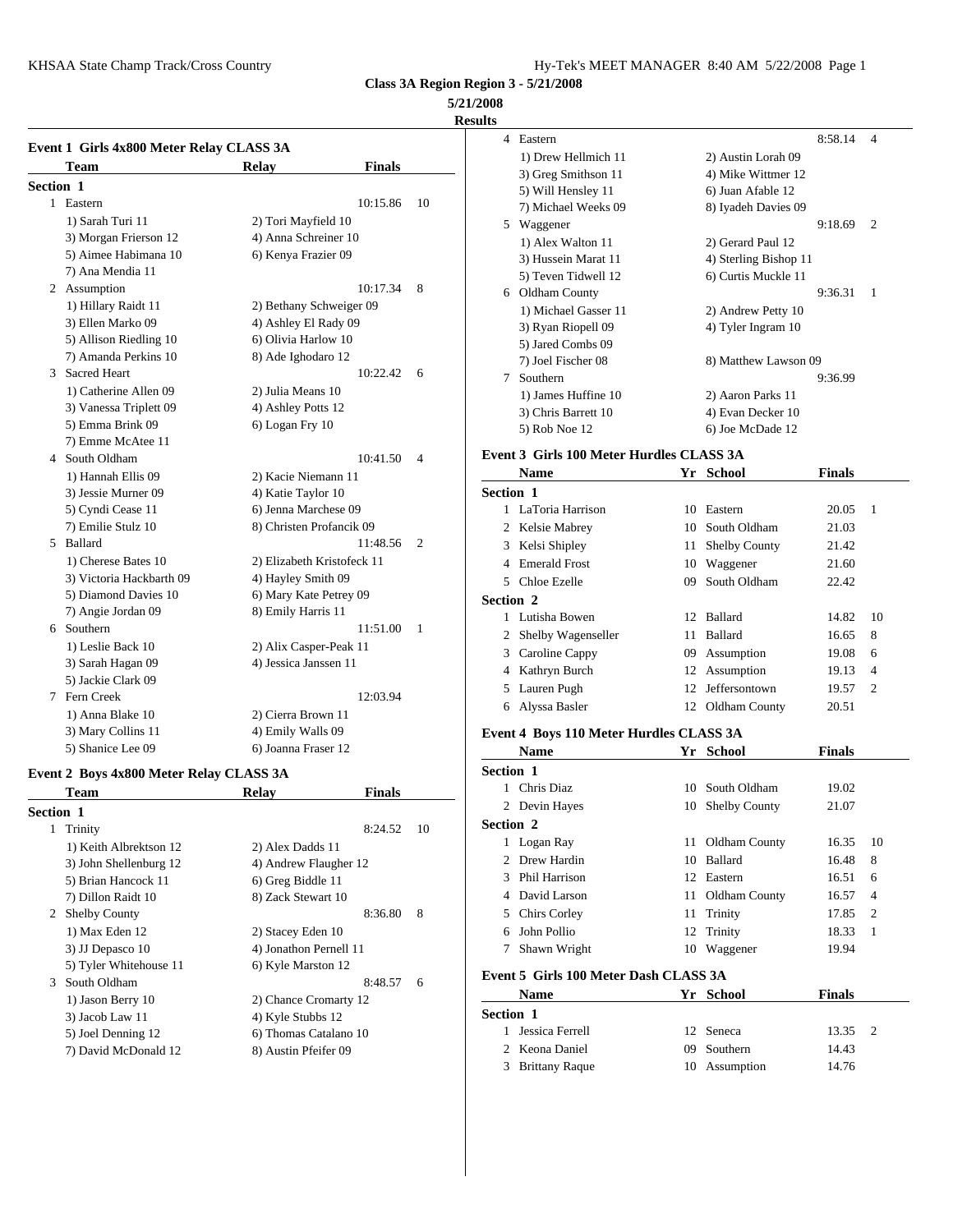**5/21/2008**

**Results**

|                  |                                                    |    |                  |                   |                | <b>Results</b>   |                     |
|------------------|----------------------------------------------------|----|------------------|-------------------|----------------|------------------|---------------------|
|                  | Section 2  (Event 5 Girls 100 Meter Dash CLASS 3A) |    |                  |                   |                |                  | 2 Wagg              |
|                  | <b>Name</b>                                        |    | Yr School        | <b>Finals</b>     |                |                  | 1) An               |
| <b>Section 2</b> |                                                    |    |                  |                   |                |                  | 3) De               |
|                  | 1 Devan James                                      |    | 11 Eastern       | 13.51             |                |                  | 5) Wł               |
|                  | 2 Mercedes Hartman                                 |    | 10 South Oldham  | 13.81             |                | 3                | Sacre               |
|                  | 3 Jazmine Moore                                    |    | 09 Ballard       | 14.00             |                |                  | $1)$ Me             |
|                  | 4 Ciara Gardner                                    |    | 10 Jeffersontown | 14.02             |                |                  | 3) Gra              |
|                  | 5 Olivia Dix                                       |    | 11 Southern      | 14.41             |                |                  | 5) Tay              |
|                  | 6 Rachel Pence                                     |    | 10 Assumption    | 14.65             |                |                  | 7) Me               |
| Section 3        |                                                    |    |                  |                   |                | Section 2        |                     |
|                  | 1 Jazzmin Jeter                                    |    | 11 Ballard       | 12.62             | 10             |                  | 1 Ballar            |
|                  | 2 Victoria Mitchell                                |    | 11 Fern Creek    | 13.10             | 8              |                  | 1) Jaz              |
|                  | 3 Ashley Dickey                                    |    | 12 Fern Creek    | 13.23             | 6              |                  | 3) Sh               |
|                  | 4 Sydney Hinkle                                    |    | 09 Eastern       | 13.24             | $\overline{4}$ |                  | 5) Tai              |
|                  | 5 Samantha Thompson                                |    | 12 South Oldham  | 13.36             | 1              |                  | 7) To:              |
|                  | 6 Abigail Williams                                 |    | 12 Sacred Heart  | 13.66             |                |                  | 2 Easter            |
|                  | 7 Madeline McCann                                  |    | 09 Jeffersontown | 13.92             |                |                  | $1)$ Joy<br>$3)$ Sy |
|                  | 8 Destiny Todd                                     |    | 12 Waggener      | 13.96             |                |                  | 5) Tai              |
|                  |                                                    |    |                  |                   |                |                  | 3 Assur             |
|                  | Event 6 Boys 100 Meter Dash CLASS 3A               |    |                  |                   |                |                  | 1) Eri              |
|                  | <b>Name</b>                                        |    | Yr School        | <b>Finals</b>     |                |                  | 3) Ra               |
| Section 1        |                                                    |    |                  |                   |                |                  | 5) Ma               |
|                  | 1 DJ Jones                                         |    | 11 Southern      | 11.76             |                |                  | 7) Eri              |
|                  | 2 Nick Green                                       |    | 10 Seneca        | 12.03             |                |                  | 4 Shelb             |
|                  | 3 Brandon Kollenberg                               |    | 11 South Oldham  | 12.26             |                |                  | $1)$ Le             |
|                  | 4 Chad Colbert                                     |    | 11 Seneca        | 12.41             |                |                  | 3) Sh               |
|                  | 5 Matt Page                                        |    | 10 Shelby County | 12.56             |                |                  | 5) Bre              |
| <b>Section 2</b> |                                                    |    |                  |                   |                |                  | 7) Ari              |
|                  | 1 Jerome Sanford                                   |    | 11 Eastern       | 11.73             | 1              |                  | 5 Oldha             |
|                  | 2 Jimmie Welch                                     |    | 11 Fern Creek    | 11.81             |                |                  | 1) Ell              |
|                  | 3 Joel Cuebus                                      |    | 11 Oldham County | 11.81             |                |                  | 3) Re:              |
|                  | 4 Calvin Ferguson                                  |    | 11 Southern      | 11.82             |                |                  | 5) Ke               |
|                  | 5 Nate McDevitt                                    |    | 12 South Oldham  | 11.90             |                |                  | 7) Ka               |
|                  | 6 Edwin Thomas                                     |    | 10 Shelby County | 12.09             |                |                  | 6 Jeffer            |
| 7                | Jacque Morris                                      |    | 12 Waggener      | 12.15             |                |                  | $1)$ Ma             |
| Section 3        |                                                    |    |                  |                   |                |                  | $3)$ Cia            |
| 1                | <b>Tim Phillips</b>                                | 11 | Trinity          | 11.22             | 10             |                  | $5)$ Lat            |
|                  | 2 Marcus Woodford                                  |    | 12 Ballard       | 11.40             | 8              |                  | Fern 0              |
| 3                | Chris Wheat                                        |    | 10 Trinity       | 11.43             | 6              |                  | $1)$ Ki             |
| 4                | Omar Cham                                          |    | 12 Fern Creek    | 11.45             | 4              |                  | $3)$ As             |
| 5                | <b>Bradley Stigall</b>                             |    | 12 Jeffersontown | 11.68             | 2              |                  | 5) Mo               |
| 6                | Tony Brown                                         |    | 10 Oldham County | 11.87             |                | Event 8 Bo       |                     |
|                  | 7 Giovanni Sanders                                 |    | 12 Jeffersontown | 11.90             |                |                  | Tean                |
| $\overline{a}$   | <b>Jesstin Devoe</b>                               |    | 12 Waggener      | FS                |                | <b>Section 1</b> |                     |
|                  |                                                    |    |                  |                   |                |                  | 1 Oldha             |
|                  | Event 7 Girls 4x200 Meter Relay CLASS 3A           |    |                  |                   |                |                  | $1)$ Sh             |
|                  | Team                                               |    | <b>Relay</b>     | <b>Finals</b>     |                |                  | 3) Joe              |
| Section 1        |                                                    |    |                  |                   |                |                  | 5) Dy               |
|                  | $1 \quad \text{C}$                                 |    |                  | $1.52 \, 17$ $\&$ |                |                  |                     |

| $\lambda$ only $\lambda$ only $\lambda$ of $\lambda$ in $\lambda$ is $\lambda$ in $\lambda$ |                       |               |   |                   |
|---------------------------------------------------------------------------------------------|-----------------------|---------------|---|-------------------|
| <b>Team</b>                                                                                 | <b>Relay</b>          | <b>Finals</b> |   | $1)$ S<br>$3)$ Jo |
| ection 1                                                                                    |                       |               |   | 5) D              |
| Seneca                                                                                      |                       | 1:52.47       | 8 | 7) Ja             |
| 1) Michelle Ayers 12                                                                        | 2) Jessica Ferrell 12 |               |   | 2 Sene            |
| 3) Daniel Buford 11                                                                         | 4) Beth Mullins 11    |               |   | 1) N              |
| 5) Allie Alford 12                                                                          |                       |               |   | 3) T              |

| uits      |                          |                         |    |
|-----------|--------------------------|-------------------------|----|
| 2         | Waggener                 | 1:59.67                 |    |
|           | 1) Amber Clemons 09      | 2) Elisabeth Hollis 10  |    |
|           | 3) Destiny Todd 12       | 4) Aiicha Kelly 11      |    |
|           | 5) Whitney Clemons 10    |                         |    |
|           | 3 Sacred Heart           | 2:02.13                 |    |
|           | 1) Meg Clark 11          | 2) Meg Corley 09        |    |
|           | 3) Grace McCollough 09   | 4) Hilary Weikel 09     |    |
|           | 5) Taylor McCarthey 09   | 6) Abigail Williams 12  |    |
|           | 7) Meg Finney 09         | 8) Hannah Murphy 09     |    |
| Section 2 |                          |                         |    |
|           | 1 Ballard                | 1:49.44                 | 10 |
|           | 1) Jazzmin Jeter 11      | 2) Shene Quick 10       |    |
|           | 3) Shelby Wagenseller 11 | 4) Jasmine Taylor 11    |    |
|           | 5) Tanaka White 12       | 6) Jazmine Moore 09     |    |
|           | 7) Tonisha Delorch 12    | 8) Lutisha Bowen 12     |    |
|           | 2 Eastern                | 1:52.93                 | 6  |
|           | 1) Joy Finner 10         | 2) Keniya Love 10       |    |
|           | 3) Sydney Hinkle 09      | 4) Da'Mequa Wright 12   |    |
|           | 5) Tanay Lawson 10       | 6) Devan James 11       |    |
|           | 3 Assumption             | 1:53.75                 | 4  |
|           | 1) Erin Storck 11        | 2) Olivia Wrocklage 09  |    |
|           | 3) Rachel Pence 10       | 4) Katie Todd 09        |    |
|           | 5) Marissa Higgins 11    | 6) Ade Ighodaro 12      |    |
|           | 7) Erin Crawford 10      | 8) Bethany Schweiger 09 |    |
|           | 4 Shelby County          | 1:55.20                 | 2  |
|           | 1) Leeara Cardwell 08    | 2) Elizabeth Plante 10  |    |
|           | 3) Shera Clark 12        | 4) Janese Thomas 08     |    |
|           | 5) Breanna Smith 09      | 6) Jalyn Stewart 09     |    |
|           | 7) Ariel Vaughn 10       | 8) Jasmine Brooks 08    |    |
|           | 5 Oldham County          | 1:56.20                 | 1  |
|           | 1) Ellen Ford 11         | 2) Hadiya Jones 10      |    |
|           | 3) Remsing King 11       | 4) Alyssa Basler 12     |    |
|           | 5) Kelly Tisdale 10      | 6) Amelia Orwick 10     |    |
|           | 7) Kathryn Moore 12      | 8) Maddie Moore 11      |    |
|           | 6 Jeffersontown          | 1:59.47                 |    |
|           | 1) Madeline McCann 09    | 2) Cami Calderon 10     |    |
|           | 3) Ciara Gardner 10      | 4) Gomez LaJada 10      |    |
|           | 5) Lauren Pugh 12        | 6) Kendra Chandler 10   |    |
| $---$     | Fern Creek               | DQ                      |    |
|           | 1) Kierra Moore 10       | 2) Jasmine Webb 12      |    |
|           | 3) Ashley Dickey 12      | 4) Victoria Mitchell 11 |    |
|           | 5) Monique Reid 12       | 6) Cierra Brown 11      |    |

## **Event 8 Boys 4x200 Meter Relay CLASS 3A**

|                  | Team                  | <b>Relay</b>         | <b>Finals</b> |               |
|------------------|-----------------------|----------------------|---------------|---------------|
| <b>Section 1</b> |                       |                      |               |               |
|                  | Oldham County         |                      | 1:35.53       | $\mathcal{L}$ |
|                  | 1) Shawn Parker 11    | 2) Tony Brown 10     |               |               |
|                  | 3) Joel Cuebus 11     | 4) Chase Hamby 10    |               |               |
|                  | 5) Dylan Underwood 11 | 6) Stephen Yoest 10  |               |               |
|                  | 7) Jaque Vinson 12    | 8) Cameron Harper 12 |               |               |
| 2                | Seneca                |                      | 1:39.40       |               |
|                  | 1) Nick Green 10      | 2) Jordan Jacobs 10  |               |               |
|                  | 3) Tyrome Lott 09     | 4) Jordan Bender 09  |               |               |
|                  |                       |                      |               |               |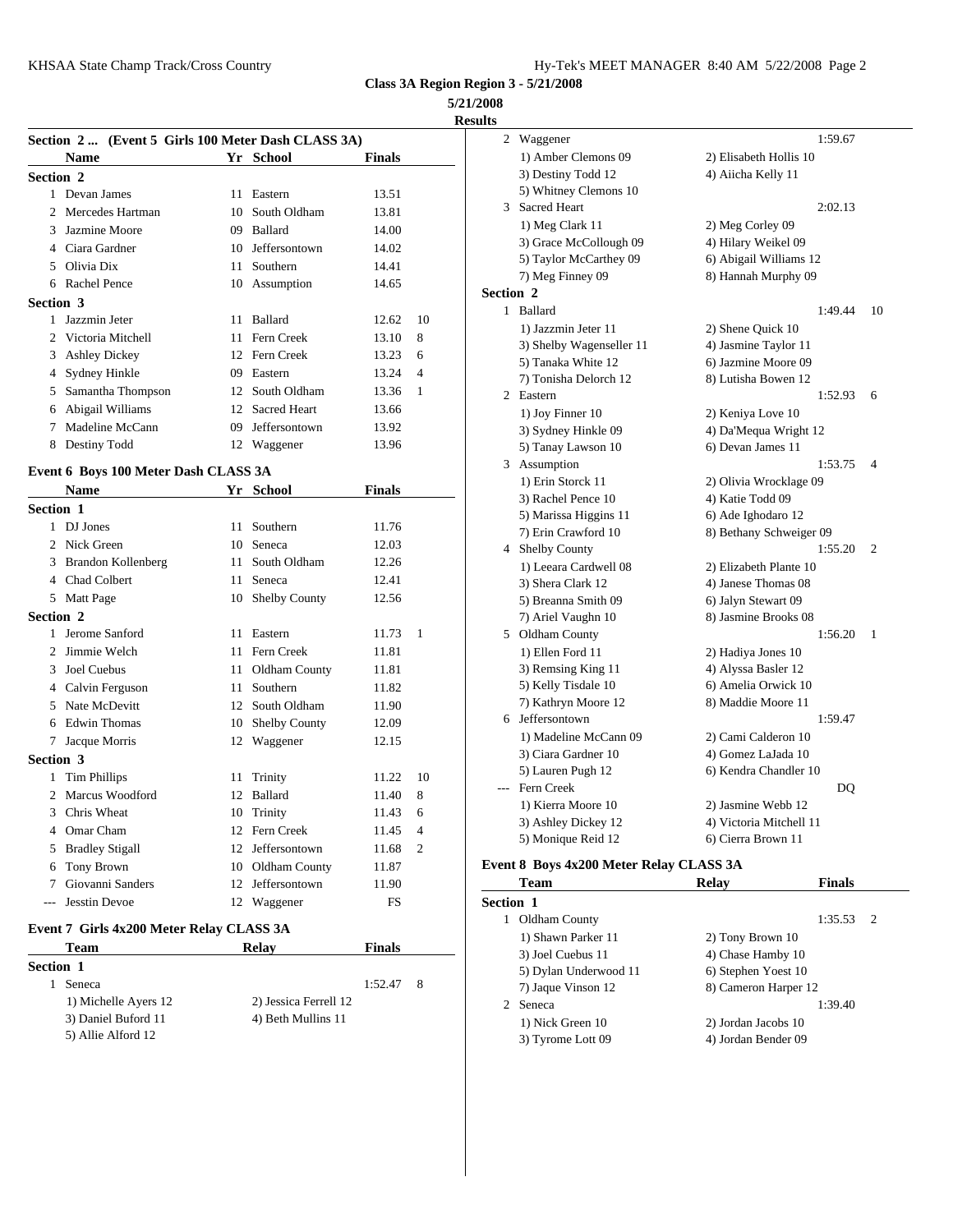KHSAA State Champ Track/Cross Country Hy-Tek's Manager 3:40 AM 5722-2008 Page 3:40 AM 5722-2008 Page 3:40 AM 5722

| Hy-Tek's MEET MANAGER  8:40 AM  5/22/2008  Page 3 |  |  |  |
|---------------------------------------------------|--|--|--|
|---------------------------------------------------|--|--|--|

**Class 3A Region Region 3 - 5/21/2008**

#### **5/21/2008**

**Results**

| Section 1  (Event 8 Boys 4x200 Meter Relay CLASS 3A) |                        |                               | <b>Event 10 Boys</b> |                           |
|------------------------------------------------------|------------------------|-------------------------------|----------------------|---------------------------|
|                                                      | <b>Team</b>            | <b>Relay</b><br><b>Finals</b> |                      | <b>Name</b>               |
|                                                      | 3 South Oldham         | 1:45.30                       |                      | Section 1                 |
|                                                      | 1) Tyler Ball 12       | 2) Sal Olivet 10              |                      | 1 Eddie Grif              |
|                                                      | 3) Shaquille Keys 10   | 4) Caleb Wentworth 10         |                      |                           |
|                                                      |                        | 6) Michael Edelen 10          |                      | Alex Dadd<br>2            |
|                                                      | 7) Stephen Anderson 09 |                               |                      | 3<br>Jacob Wild           |
| Section 2                                            |                        |                               |                      | 4 Rob Noe                 |
|                                                      | 1 Fern Creek           | 1:31.17                       | 10                   | 5<br>Drew Hell            |
|                                                      | 1) Cory Esparza 12     | 2) Leon Carter 12             |                      | 6 Thomas Ca               |
|                                                      | 3) Omar Cham 12        | 4) Dominique McGinnis 12      |                      | Reid Stive<br>$7^{\circ}$ |
|                                                      | 5) Jimmie Welch 11     | 6) Jonathan Green 12          |                      | 8<br>Matthew L            |
|                                                      | 2 Trinity              | 1:31.40                       | 8                    | 9 Austin Pfe              |
|                                                      | 1) Scott Radcliff 11   | 2) Alex Dutton 12             |                      | 10 Mike Witt              |
|                                                      | 3) Nathan Dutton 12    | 4) Anthony Kelley 12          |                      | Spencer Pu<br>11          |
|                                                      | 5) Dustin Bollinger 11 | 6) Tim Phillips 11            |                      | 12 Alex Walte             |
|                                                      | 7) John King 12        | 8) Cory Smith 10              |                      | Phillip Cor<br>13         |
|                                                      | 3 Southern             | 1:32.24                       | 6                    | 14 Sam Cherr              |
|                                                      | 1) Jordan Blakemore 11 | 2) Calvin Ferguson 11         |                      |                           |
|                                                      | 3) DJ Jones 11         | 4) Maurice Thomas 11          |                      | <b>Event 11 Girls</b>     |
|                                                      | 5) Kory Kroeger 10     | 6) Christian Cadlett 10       |                      | <b>Team</b>               |
|                                                      | 7) Sam Anderson 11     | 8) Jordan Humphries 11        |                      | Section 1                 |
|                                                      | 4 Jeffersontown        | 1:34.01                       | $\overline{4}$       | 1 Seneca                  |
|                                                      | 1) Giovanni Sanders 12 | 2) Terrell Joyner 11          |                      | 1) Michell                |
|                                                      | 3) Bradley Stigall 12  | 4) Markese Mitchell 12        |                      | 3) Daniel I               |
|                                                      | 5) Chris Baxter 12     | 6) Robert Newberry 09         |                      | 5) Allie Al               |
|                                                      | 7) AJ Kimbrough 12     | 8) Robert Rouse 09            |                      | 2 Waggener                |
|                                                      | 5 Shelby County        | 1:36.35                       | 1                    | 1) Amber                  |
|                                                      | 1) Jonathon Pernell 11 | 2) Tyler Whitehouse 11        |                      | 3) Elisabet               |
|                                                      | 3) Edwin Thomas 10     | 4) Rico O'Bannon 11           |                      | 5) Emerald                |
|                                                      | 5) Matt Page 10        | 6) Kyle Marston 12            |                      | Section 2                 |
|                                                      | 6 Eastern              | 1:38.18                       |                      | 1 Fern Creek              |
|                                                      | 1) Jerome Sanford 11   | 2) Ray Keith 12               |                      | 1) Kierra N               |
|                                                      | 3) Sean Klosterman 11  | 4) Mauri Smith 11             |                      | 3) Ashley                 |
|                                                      | 5) Antonio Ellzey 12   | 6) Marquevan Dolce 09         |                      | 5) Moniqu                 |
|                                                      | 7) Phil Harrison 12    |                               |                      | 2 Eastern                 |
| $\qquad \qquad -$                                    | Waggener               | DQ                            |                      | 1) Tanay I                |
|                                                      | 1) Jacque Morris 12    | 2) Jesstin Devoe 12           |                      | 3) Da'Meq                 |
|                                                      | 3) James Tilford 12    | 4) Sam Kpoh 11                |                      | 5) Keniya                 |
|                                                      | 5) Kristen Krighten 12 | 6) Raby Malemusa 11           |                      | 3<br>Ballard              |

#### **Event 9 Girls 1600 Meter Run CLASS 3A**

|                  | <b>Name</b>        |    | Yr School            | <b>Finals</b> |                |    | <i>JI</i> 10.<br>5) Ch |
|------------------|--------------------|----|----------------------|---------------|----------------|----|------------------------|
| <b>Section 1</b> |                    |    |                      |               |                |    | 7) Lu                  |
|                  | Emma Brink         | 09 | <b>Sacred Heart</b>  | 5:21.06       | 10             | 4  | Oldha                  |
|                  | 2 Emme McAtee      |    | 11 Sacred Heart      | 5:27.51       | 8              |    | $1)$ Re                |
|                  | 3 Allison Riedling |    | 10 Assumption        | 5:29.39       | 6              |    | 3) Ell                 |
| 4                | Jessie Murner      | 09 | South Oldham         | 5:54.57       | $\overline{4}$ |    | 5) Ka                  |
|                  | 5 Hillary Raidt    |    | 11 Assumption        | 5:55.75       | 2              |    | 7) Aly                 |
|                  | 6 Alyssa Anderson  | 09 | <b>Shelby County</b> | 6:02.81       | 1              | 5. | Jeffer                 |
| 7                | Angie Jordan       | 09 | <b>Ballard</b>       | 6:25.67       |                |    | $1)$ Ma                |
|                  | 8 Katie Taylor     |    | 10 South Oldham      | 6:42.08       |                |    | $3)$ Cia               |
| 9                | Anastasia Williams | 09 | Seneca               | 6:42.22       |                |    | $5)$ Lat               |
|                  | 10 Lyndsey Miller  | 09 | <b>Shelby County</b> | 6:44.54       |                |    |                        |
| 11               | Victoria Hackbarth | 09 | Ballard              | 6:58.44       |                |    |                        |
| 12.              | Jackie Clark       | 09 | Southern             | 6:59.72       |                |    |                        |
|                  |                    |    |                      |               |                |    |                        |

|             | <b>Name</b>            | Yr | School               | <b>Finals</b> |                |
|-------------|------------------------|----|----------------------|---------------|----------------|
| Section 1   |                        |    |                      |               |                |
|             | <b>Eddie Griffin</b>   |    | 12 Fern Creek        | 4:36.16       | 10             |
| $2^{\circ}$ | Alex Dadds             |    | 11 Trinity           | 4:41.38       | 8              |
| 3           | Jacob Wildeman         | 09 | Trinity              | 4:44.73       | 6              |
| 4           | Rob Noe                | 12 | <b>Southern</b>      | 4:49.08       | $\overline{4}$ |
| 5           | Drew Hellmich          | 11 | Eastern              | 5:00.63       | $\mathfrak{D}$ |
| 6           | Thomas Catalano        | 10 | South Oldham         | 5:00.88       | 1              |
| 7           | <b>Reid Stivers</b>    | 10 | <b>Shelby County</b> | 5:04.86       |                |
| 8           | Matthew Lawson         | 09 | Oldham County        | 5:06.25       |                |
| 9           | Austin Pfeifer         | 09 | South Oldham         | 5:07.66       |                |
| 10          | Mike Wittmer           | 12 | Eastern              | 5:11.46       |                |
| 11          | <b>Spencer Puerson</b> | 10 | <b>Shelby County</b> | 5:16.06       |                |
| 12          | Alex Walton            | 11 | Waggener             | 5:18.94       |                |
| 13          | Phillip Conrad         | 09 | Seneca               | 6:16.91       |                |
| 14          | Sam Cherry             | 09 | Seneca               | 6:20.14       |                |

## **Event 11 Girls 4x100 Meter Relay CLASS 3A**

|           | <b>Team</b>            | <b>Relay</b>             | <b>Finals</b> |                |
|-----------|------------------------|--------------------------|---------------|----------------|
| Section 1 |                        |                          |               |                |
|           | 1 Seneca               |                          | 53.18         | $\overline{4}$ |
|           | 1) Michelle Ayers 12   | 2) Jessica Ferrell 12    |               |                |
|           | 3) Daniel Buford 11    | 4) Beth Mullins 11       |               |                |
|           | 5) Allie Alford 12     |                          |               |                |
|           | 2 Waggener             |                          | 57.47         |                |
|           | 1) Amber Clemons 09    | 2) Whitney Clemons 10    |               |                |
|           | 3) Elisabeth Hollis 10 | 4) Destiny Todd 12       |               |                |
|           | 5) Emerald Frost 10    |                          |               |                |
| Section 2 |                        |                          |               |                |
|           | 1 Fern Creek           |                          | 50.43         | 10             |
|           | 1) Kierra Moore 10     | 2) Jasmine Webb 12       |               |                |
|           | 3) Ashley Dickey 12    | 4) Victoria Mitchell 11  |               |                |
|           | 5) Monique Reid 12     | 6) Cierra Brown 11       |               |                |
|           | 2 Eastern              |                          | 52.77         | 8              |
|           | 1) Tanay Lawson 10     | 2) Sydney Hinkle 09      |               |                |
|           | 3) Da'Mequa Wright 12  | 4) Devan James 11        |               |                |
|           | 5) Keniya Love 10      | 6) Joy Finner 10         |               |                |
| 3         | Ballard                |                          | 53.12         | 6              |
|           | 1) Jazmine Moore 09    | 2) Shelby Wagenseller 11 |               |                |
|           | 3) Tonisha Delorch 12  | 4) Tanaka White 12       |               |                |
|           | 5) Cherese Bates 10    | 6) Jasmine Taylor 11     |               |                |
|           | 7) Lutisha Bowen 12    | 8) Jazzmin Jeter 11      |               |                |
|           | 4 Oldham County        |                          | 53.88         | 2              |
|           | 1) Remsing King 11     | 2) Hadiya Jones 10       |               |                |
|           | 3) Ellen Ford 11       | 4) Amelia Orwick 10      |               |                |
|           | 5) Kathryn Moore 12    | 6) Reagan Marchegion 10  |               |                |
|           | 7) Alyssa Basler 12    | 8) Maddie Moore 11       |               |                |
| 5.        | Jeffersontown          |                          | 54.01         | 1              |
|           | 1) Madeline McCann 09  | 2) Cami Calderon 10      |               |                |
|           | 3) Ciara Gardner 10    | 4) Gomez LaJada 10       |               |                |
|           | 5) Lauren Pugh 12      | 6) Kendra Chandler 10    |               |                |
|           |                        |                          |               |                |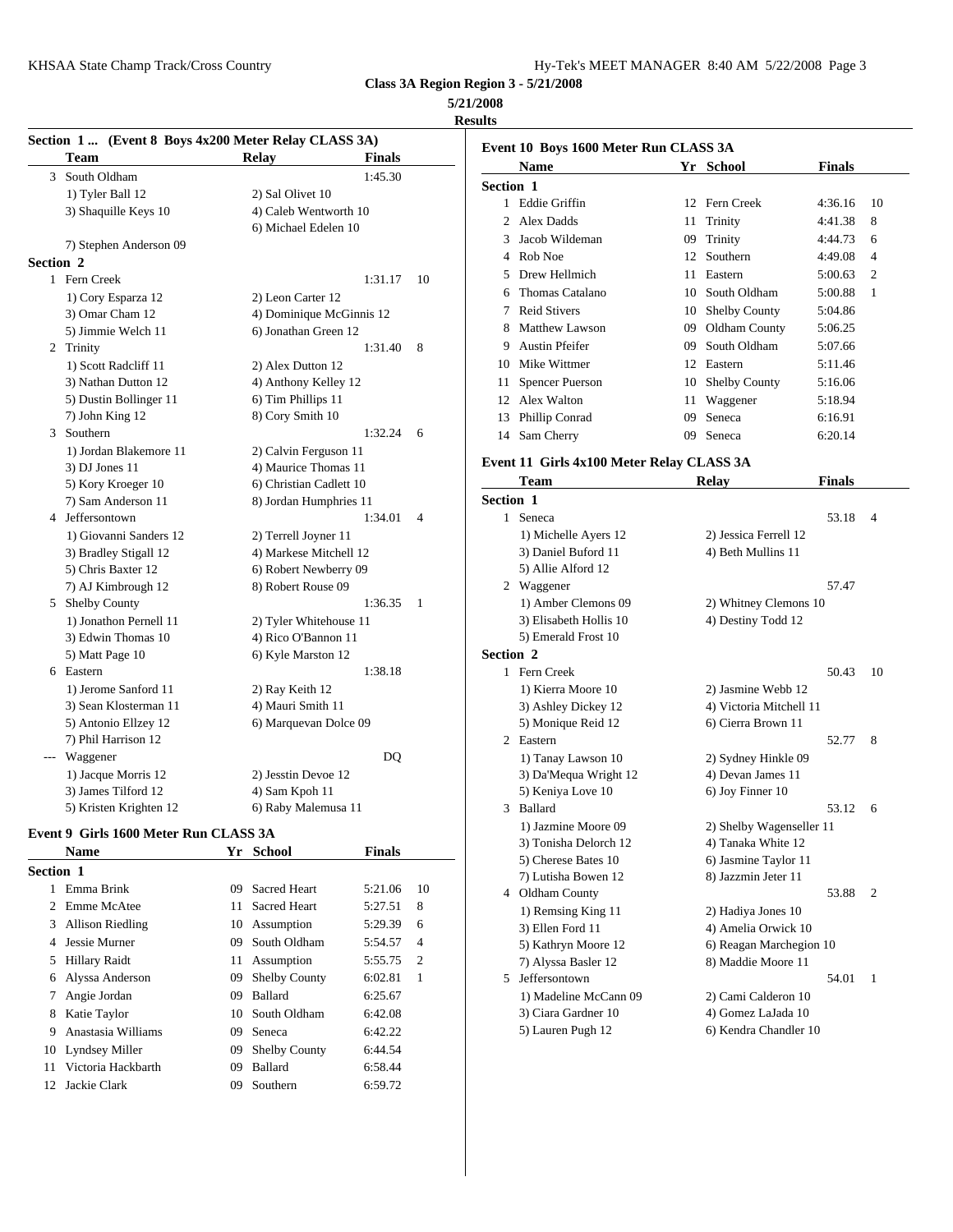**5/21/2008**

**Results**

|                  |                                                        |                        |               | <b>Results</b> |
|------------------|--------------------------------------------------------|------------------------|---------------|----------------|
|                  | Section 2  (Event 11 Girls 4x100 Meter Relay CLASS 3A) |                        |               | 6              |
|                  | Team                                                   | <b>Relay</b>           | <b>Finals</b> |                |
|                  | 6 Assumption                                           |                        | 54.77         |                |
|                  | 1) Rachel Pence 10                                     | 2) Brittany Raque 10   |               |                |
|                  | 3) Olivia Wrocklage 09                                 | 4) Katie Todd 09       |               |                |
|                  | 5) Marissa Higgins 11                                  | 6) Erin Crawford 10    |               | $\tau$         |
|                  | 7) Erin Storck 11                                      | 8) Ade Ighodaro 12     |               |                |
| 7                | <b>Sacred Heart</b>                                    |                        | 55.78         |                |
|                  | 1) Abigail Williams 12                                 | 2) Grace McCollough 09 |               |                |
|                  | 3) Meg Corley 09                                       | 4) Meg Clark 11        |               |                |
|                  | 5) Hannah Murphy 09                                    | 6) Carter Stough 11    |               | 8              |
|                  | 7) Amanda Reidl 10                                     | 8) Taylor McCarthey 09 |               |                |
|                  | Event 12 Boys 4x100 Meter Relay CLASS 3A               |                        |               |                |
|                  | Team                                                   | <b>Relay</b>           | <b>Finals</b> |                |
| <b>Section 1</b> |                                                        |                        |               |                |
|                  | 1 South Oldham                                         |                        | 46.76         | Event          |
|                  | 1) Brandon Kollenberg 11                               | 2) Nate McDevitt 12    |               |                |
|                  | 3) Caleb Wentworth 10                                  | 4) Tyler Ball 12       |               | <b>Section</b> |
|                  | 5) Shaquille Keys 10                                   | 6) Stephen Anderson 09 |               | 1              |
|                  | 7) Kyle Wiedmer 09                                     | 8) Jason Berry 10      |               | 2              |
|                  | 2 Seneca                                               |                        | 47.03         | 3              |
|                  | 1) Nick Green 10                                       | 2) Jordan Jacobs 10    |               | <b>Section</b> |
|                  | 3) Chad Colbert 11                                     | 4) Jordan Bender 09    |               | 1              |
| 3                | <b>Shelby County</b>                                   |                        | 48.07         | 2              |
|                  | 1) Norris Beckley 10                                   | 2) Rico O'Bannon 11    |               | 3              |
|                  |                                                        |                        |               |                |

|           | 1) Norris Beckley 10    | 2) Rico O'Bannon 11      |       |                | 3              | Kathe      |
|-----------|-------------------------|--------------------------|-------|----------------|----------------|------------|
|           | 3) Matt Page 10         | 4) Jonathon Pernell 11   |       |                | 4              | Shera      |
|           | 5) Tyler Whitehouse 11  | 6) Edwin Thomas 10       |       |                | 5              | Kend       |
| Section 2 |                         |                          |       |                | 6              | Cyndi      |
|           | 1 Trinity               |                          | 43.45 | 10             | Section 3      |            |
|           | 1) Alex Dutton 12       | 2) Nathan Dutton 12      |       |                | 1              | Keniy      |
|           | 3) Tim Phillips 11      | 4) Chris Wheat 10        |       |                | 2              | Victo      |
|           | 5) John King 12         | 6) Anthony Kelley 12     |       |                | 3              | Hanna      |
|           | 7) Cory Smith 10        | 8) Scott Radcliff 11     |       |                | 4              | Amel       |
|           | 2 Fern Creek            |                          | 43.47 | 8              |                |            |
|           | 1) Jimmie Welch 11      | 2) Leon Carter 12        |       |                | 5              | Ade I      |
|           | 3) Omar Cham 12         | 4) Dominique McGinnis 12 |       |                | 6              | Joy F      |
|           | 5) Cory Esparza 12      | 6) Jonathan Green 12     |       |                |                | Vanes      |
| 3         | Waggener                |                          | 43.69 | 6              | Event 14 B     |            |
|           | 1) Jacque Morris 12     | 2) Jesstin Devoe 12      |       |                |                | <b>Nam</b> |
|           | 3) James Tilford 12     | 4) Sam Kpoh 11           |       |                | Section 1      |            |
|           | 5) Kristen Krighten 12  | 6) Raby Malemusa 11      |       |                | 1.             | Sam /      |
|           | 4 Ballard               |                          | 44.54 | $\overline{4}$ | $\mathfrak{D}$ | Evan       |
|           | 1) Marcus Woodford 12   | 2) Chris Arnold 12       |       |                |                | Micha      |
|           | 3) Chris Byrd 10        | 4) Drew Hardin 10        |       |                | 3              |            |
|           | 5) Roderick Dobbins 10  | 6) LaRonta Murray 09     |       |                | Section 2      |            |
|           | 7) Antonio Brown 12     | 8) Graham Burton 09      |       |                | 1              | Mark       |
| 5         | Southern                |                          | 44.82 | $\overline{c}$ | 2              | Drew       |
|           | 1) Calvin Ferguson 11   | 2) Kory Kroeger 10       |       |                | 3              | Chano      |
|           | $3)$ DJ Jones 11        | 4) Maurice Thomas 11     |       |                | 4              | Tever      |
|           | 5) Christian Cadlett 10 | 6) Sam Anderson 11       |       |                | Section 3      |            |
|           | 7) Jordan Blakemore 11  |                          |       |                | $\mathbf{1}$   | Scott      |
|           |                         |                          |       |                |                |            |

| 6 Eastern              | 45.67<br>1             |
|------------------------|------------------------|
| 1) Jon Davies 11       | 2) Phil Harrison 12    |
| 3) Mauri Smith 11      | 4) Antonio Ellzey 12   |
| 5) Marquevan Dolce 09  | 6) Ray Keith 12        |
| 7) Jerome Sanford 11   |                        |
| Oldham County<br>7     | 46.37                  |
| 1) Shawn Parker 11     | 2) Tony Brown 10       |
| 3) Joel Cuebus 11      | 4) Dylan Underwood 11  |
| 5) Chase Hamby 10      | 6) Cameron Harper 12   |
| 7) Michael Adams 11    | 8) Jaque Vinson 12     |
| 8<br>Jeffersontown     | 46.81                  |
| 1) Giovanni Sanders 12 | 2) AJ Kimbrough 12     |
| 3) Terrell Joyner 11   | 4) Chris Baxter 12     |
| 5) Bradley Stigall 12  | 6) Markese Mitchell 12 |
| 7) Robert Newberry 09  |                        |

#### **Event 13 Girls 400 Meter Dash CLASS 3A**

|                  | <b>Name</b>                           | Yr | <b>School</b>        | <b>Finals</b> |    |
|------------------|---------------------------------------|----|----------------------|---------------|----|
| <b>Section 1</b> |                                       |    |                      |               |    |
| 1                | <b>Amber Esters</b>                   | 11 | Southern             | 1:09.89       |    |
| 2.               | Keona Daniel                          | 09 | Southern             | 1:12.65       |    |
| 3                | Aiicha Kelly                          | 11 | Waggener             | 1:15.64       |    |
| Section 2        |                                       |    |                      |               |    |
| 1.               | Diamond Davies                        | 10 | Ballard              | 1:08.92       |    |
| 2                | Jasmine Taylor                        | 11 | Ballard              | 1:09.22       |    |
| 3                | Katherine Blanford                    | 11 | Assumption           | 1:09.43       |    |
| 4                | Shera Clark                           | 12 | <b>Shelby County</b> | 1:10.82       |    |
| 5                | Kendra Chandler                       | 10 | Jeffersontown        | 1:14.77       |    |
| 6                | Cyndi Cease                           | 11 | South Oldham         | 1:17.84       |    |
| Section 3        |                                       |    |                      |               |    |
| 1                | Keniya Love                           | 10 | Eastern              | 1:02.37       | 10 |
| 2                | Victoria Mitchell                     | 11 | Fern Creek           | 1:02.64       | 8  |
| 3                | Hannah Ellis                          | 09 | South Oldham         | 1:03.16       | 6  |
| 4                | Amelia Orwick                         | 10 | Oldham County        | 1:03.22       | 4  |
| 5                | Ade Ighodaro                          | 12 | Assumption           | 1:04.39       | 2  |
| 6                | Joy Finner                            | 10 | Eastern              | 1:05.77       | 1  |
| 7                | Vanessa Triplett                      | 09 | <b>Sacred Heart</b>  | 1:08.15       |    |
|                  | Event 14 Boys 400 Meter Dash CLASS 3A |    |                      |               |    |
|                  | <b>Name</b>                           | Yr | School               | <b>Finals</b> |    |
| <b>Section 1</b> |                                       |    |                      |               |    |
| 1.               | Sam Anderson                          | 11 | Southern             | 1:00.19       |    |
| 2                | Evan Decker                           | 10 | Southern             | 1:00.31       |    |
| 3                | Michael Edelen                        | 10 | South Oldham         | 1:09.20       |    |
| <b>Section 2</b> |                                       |    |                      |               |    |

1 Markese Mitchell 12 Jeffersontown 53.69 2 Drew Blanton 11 Eastern 55.14 3 Chance Cromarty 12 South Oldham 55.46 4 Teven Tidwell 12 Waggener 58.10

 Scott Radcliff 11 Trinity 50.33 10 Sean Klosterman 11 Eastern 50.74 8 Dominique McGinnis 12 Fern Creek 51.15 6 Bradley Stigall 12 Jeffersontown 51.72 4 Dustin Bollinger 11 Trinity 51.85 2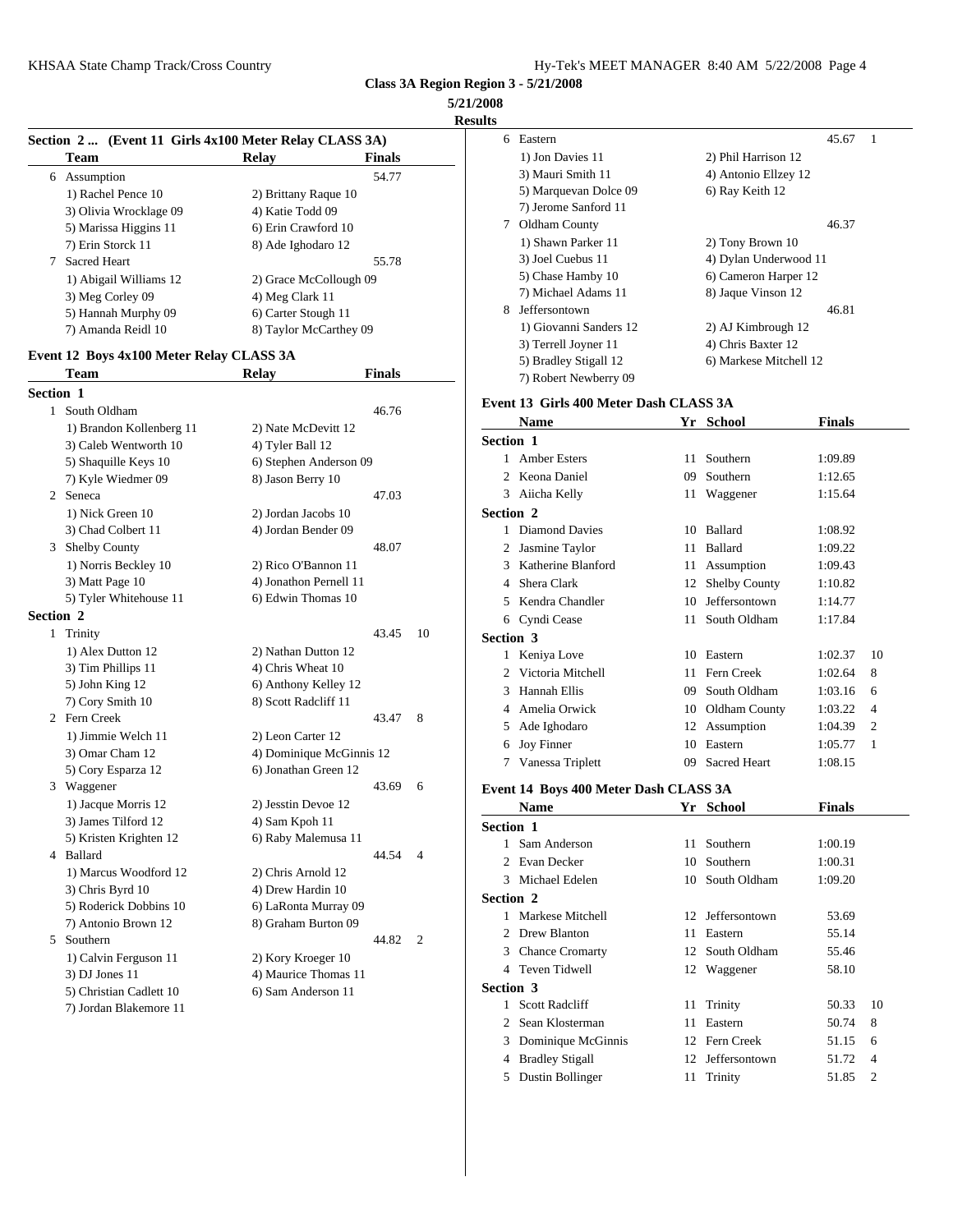| Iy-Tek's MEET MANAGER 8:40 AM 5/22/2008 Page 5 |  |  |  |
|------------------------------------------------|--|--|--|
|------------------------------------------------|--|--|--|

**5/21/2008**

|                  |                                                    |    |                      |               |              | <b>Results</b>                |
|------------------|----------------------------------------------------|----|----------------------|---------------|--------------|-------------------------------|
|                  | Section 3  (Event 14 Boys 400 Meter Dash CLASS 3A) |    |                      |               |              | 13 Grace Grogan               |
|                  | <b>Name</b>                                        |    | Yr School            | <b>Finals</b> |              | Event 18 Boys 800 Meter Run O |
|                  | 6 Tyler Whitehouse                                 |    | 11 Shelby County     | 52.65         | 1            | Name                          |
|                  | 7 Chase Hamby                                      |    | 10 Oldham County     | 53.04         |              | Section 1                     |
|                  | 8 Sam Kpoh                                         |    | 11 Waggener          | 53.66         |              | 1 John Shellenburg            |
|                  | Event 15 Girls 300 Meter Hurdles CLASS 3A          |    |                      |               |              | 2 Andrew Flaugher             |
|                  | Name                                               |    | Yr School            | Finals        |              | <b>Anthony Blake</b><br>3     |
|                  |                                                    |    |                      |               |              | 4 Max Eden                    |
| <b>Section 1</b> |                                                    |    |                      |               |              | Jared Combs<br>5.             |
|                  | 1 Epiphanie Macklin                                |    | 09 Eastern           | 57.43         |              | 6 Hussein Marat               |
|                  | 2 Alison Nixon                                     |    | 10 South Oldham      | 59.66         |              |                               |
|                  | 3 Kelsi Shipley                                    |    | 11 Shelby County     | 1:00.64       |              | 7 Drew Hellmich               |
| Section 2        |                                                    |    |                      |               |              | 8 Joe Mallek                  |
|                  | 1 Lutisha Bowen                                    |    | 12 Ballard           | 45.77         | 10           | Austin Lorah<br>9.            |
|                  | 2 Shelby Wagenseller                               |    | 11 Ballard           | 46.53         | 8            | 10 Jason Berry                |
|                  | 3 Erin Storck                                      |    | 11 Assumption        | 47.24         | 6            | David McDonald<br>11          |
|                  | 4 Erin Crawford                                    |    | 10 Assumption        | 52.32         | 4            | Chris Baxter<br>12            |
|                  | 5 Lauren Pugh                                      |    | 12 Jeffersontown     | 53.94         | 2            | 13 Curtis Muckle              |
|                  | 6 Ellen Ford                                       |    | 11 Oldham County     | 54.57         | 1            | Event 19 Girls 200 Meter Dash |
| 7.               | Alyssa Basler                                      |    | 12 Oldham County     | 55.84         |              | <b>Name</b>                   |
|                  | 8 LaToria Harrison                                 |    | 10 Eastern           | 57.55         |              | Section 1                     |
|                  | Event 16 Boys 300 Meter Hurdles CLASS 3A           |    |                      |               |              | 1 Daniel Buford               |
|                  |                                                    |    |                      |               |              | Olivia Dix<br>2               |
|                  | Name                                               |    | Yr School            | <b>Finals</b> |              | 3 Alison Nixon                |
| <b>Section 1</b> |                                                    |    |                      |               |              |                               |
|                  | 1 Jonathan Green                                   |    | 12 Fern Creek        | 44.72         |              | Section 2                     |
|                  | 2 Lanell Logan                                     |    | 10 Ballard           | 47.37         |              | 1 Amber Esters                |
|                  | 3 Devin Hayes                                      |    | 10 Shelby County     | 47.84         |              | 2 Madeline McCann             |
|                  | 4 Juan Afable                                      |    | 12 Eastern           | 48.00         |              | 3 Rachel Pence                |
| 5                | Shaquille Keys                                     |    | 10 South Oldham      | 48.71         |              | Grace McCollough<br>4         |
|                  | 6 Chris Diaz                                       |    | 10 South Oldham      | 51.03         |              | 5 Amber Clemons               |
| Section 2        |                                                    |    |                      |               |              | 6 Ariel Vaughn                |
|                  | 1 Logan Ray                                        |    | 11 Oldham County     | 42.15         | 10           | <b>Section 3</b>              |
|                  | 2 Drew Hardin                                      |    | 10 Ballard           | 42.42         | 8            | 1 Lutisha Bowen               |
| 3                | David Larson                                       |    | 11 Oldham County     | 42.86         | 6            | 2 Jazzmin Jeter               |
|                  | 4 Phil Harrison                                    |    | 12 Eastern           | 43.01         | 4            | 3 Jasmine Webb                |
| 5.               | Alex Garr                                          |    | 11 Trinity           | 43.35         | 2            | 4 Samantha Thompson           |
|                  | 6 Nick Ulrich                                      |    | 11 Trinity           | 44.43         | $\mathbf{1}$ | 5 Ashley Dickey               |
| $\tau$           | Shawn Wright                                       |    | 10 Waggener          | 46.45         |              | 6 Sydney Hinkle               |
|                  | --- Robbie Newton                                  |    | 11 Fern Creek        | DNF           |              | 7 Da'Mequa Wright             |
|                  |                                                    |    |                      |               |              | 8 Ciara Gardner               |
|                  | Event 17 Girls 800 Meter Run CLASS 3A              |    |                      |               |              |                               |
|                  | Name                                               |    | Yr School            | <b>Finals</b> |              | Event 20 Boys 200 Meter Dash  |
| Section 1        |                                                    |    |                      |               |              | Name                          |
|                  | 1 Anna Schreiner                                   |    | 10 Eastern           | 2:25.17       | 10           | Section 1                     |
| 2                | Sarah Turi                                         |    | 11 Eastern           | 2:27.73       | 8            | 1 Chase Hamby                 |
| 3                | Ashley El Rady                                     | 09 | Assumption           | 2:29.05       | 6            | Jordan Jacobs<br>$\mathbf{2}$ |
|                  | 4 Leah Stewart                                     |    | 12 Oldham County     | 2:30.95       | 4            | Christian Cadlett<br>3        |
|                  | 5 Ellen Marko                                      | 09 | Assumption           | 2:31.99       | 2            | 4 Tyrome Lott                 |
| 6                | Catherine Allen                                    | 09 | <b>Sacred Heart</b>  | 2:34.15       | 1            | 5 Tyler Ball                  |
| 7                | Angie Jordan                                       |    | 09 Ballard           | 2:36.36       |              | Section 2                     |
| 8                | Logan Fry                                          |    | 10 Sacred Heart      | 2:36.89       |              | 1 Chris Wheat                 |
| 9                | <b>Beth Mullins</b>                                |    | 11 Seneca            | 2:37.98       |              | 2 Nate McDevitt               |
| 10               | Alyssa Anderson                                    | 09 | <b>Shelby County</b> | 2:40.38       |              | Jordan Blakemore<br>3         |
| 11               | Christen Profancik                                 | 09 | South Oldham         | 2:51.56       |              | 4 Joel Cuebus                 |
|                  | 12 Elizabeth Kristofeck                            |    | 11 Ballard           | 2:53.99       |              |                               |
|                  |                                                    |    |                      |               |              |                               |
|                  |                                                    |    |                      |               |              |                               |

| esults           |                                        |     |                                  |                |        |
|------------------|----------------------------------------|-----|----------------------------------|----------------|--------|
|                  | 13 Grace Grogan                        |     | 12 Oldham County                 | 3:10.22        |        |
|                  | Event 18 Boys 800 Meter Run CLASS 3A   |     |                                  |                |        |
|                  | <b>Name</b>                            |     | Yr School                        | <b>Finals</b>  |        |
| <b>Section 1</b> |                                        |     |                                  |                |        |
|                  | 1 John Shellenburg                     |     | 12 Trinity                       | 2:04.40        | 10     |
|                  | 2 Andrew Flaugher                      | 12  | Trinity                          | 2:04.71        | 8      |
|                  | 3 Anthony Blake                        |     | 11 Fern Creek                    | 2:07.76        | 6      |
|                  | 4 Max Eden                             |     | 12 Shelby County                 | 2:08.94        | 4      |
| 5.               | <b>Jared Combs</b>                     |     | 09 Oldham County                 | 2:12.46        | 2      |
| 6                | Hussein Marat                          |     | 11 Waggener                      | 2:12.59        | 1      |
| 7                | Drew Hellmich                          |     | 11 Eastern                       | 2:15.29        |        |
| 8                | <b>Joe Mallek</b>                      | 11  | Oldham County                    | 2:15.40        |        |
| 9                | Austin Lorah                           |     | 09 Eastern                       | 2:17.47        |        |
|                  | 10 Jason Berry                         |     | 10 South Oldham                  | 2:18.02        |        |
|                  | 11 David McDonald                      |     | 12 South Oldham                  | 2:18.74        |        |
|                  | 12 Chris Baxter                        |     | 12 Jeffersontown                 | 2:21.44        |        |
|                  | 13 Curtis Muckle                       |     | 11 Waggener                      | 2:28.02        |        |
|                  | Event 19 Girls 200 Meter Dash CLASS 3A |     |                                  |                |        |
|                  | Name                                   |     | Yr School                        | Finals         |        |
| <b>Section 1</b> |                                        |     |                                  |                |        |
|                  | 1 Daniel Buford                        | 11  | Seneca                           | 28.26          |        |
|                  | 2 Olivia Dix                           | 11. | Southern                         | 30.50          |        |
|                  | 3 Alison Nixon                         |     | 10 South Oldham                  | 32.30          |        |
| <b>Section 2</b> |                                        |     |                                  |                |        |
|                  | 1 Amber Esters                         |     | 11 Southern                      | 28.50          |        |
|                  | 2 Madeline McCann                      |     | 09 Jeffersontown                 | 29.40          |        |
|                  | 3 Rachel Pence                         |     | 10 Assumption                    | 29.57          |        |
|                  | 4 Grace McCollough                     |     | 09 Sacred Heart                  | 29.77          |        |
|                  | 5 Amber Clemons                        |     | 09 Waggener                      | 30.31          |        |
|                  | 6 Ariel Vaughn                         |     | 10 Shelby County                 | 31.98          |        |
| <b>Section 3</b> |                                        |     |                                  |                |        |
|                  | 1 Lutisha Bowen                        |     | 12 Ballard                       | 25.00          | 10     |
|                  | 2 Jazzmin Jeter                        |     | 11 Ballard                       | 25.40          | 8      |
|                  |                                        |     |                                  |                |        |
|                  | 3 Jasmine Webb<br>4 Samantha Thompson  |     | 12 Fern Creek<br>12 South Oldham | 26.95<br>27.25 | 6<br>4 |
|                  |                                        |     |                                  |                |        |
|                  | 5 Ashley Dickey                        |     | 12 Fern Creek                    | 27.58          | 2<br>1 |
| 6                | Sydney Hinkle                          |     | 09 Eastern<br>12 Eastern         | 27.71<br>28.70 |        |
|                  | 7 Da'Mequa Wright<br>8 Ciara Gardner   |     |                                  |                |        |
|                  |                                        |     | 10 Jeffersontown                 | 28.90          |        |
|                  | Event 20 Boys 200 Meter Dash CLASS 3A  |     |                                  |                |        |
|                  | Name                                   |     | Yr School                        | Finals         |        |
| Section 1        |                                        |     |                                  |                |        |
|                  | 1 Chase Hamby                          |     | 10 Oldham County                 | 24.09          |        |
|                  | 2 Jordan Jacobs                        | 10  | Seneca                           | 25.25          |        |
|                  | 3 Christian Cadlett                    |     | 10 Southern                      | 25.45          |        |
|                  | 4 Tyrome Lott                          |     | 09 Seneca                        | 26.24          |        |
|                  | 5 Tyler Ball                           |     | 12 South Oldham                  | 27.56          |        |
| Section 2        |                                        |     |                                  |                |        |
|                  | 1 Chris Wheat                          |     | 10 Trinity                       | 23.69          | 2      |
|                  | 2 Nate McDevitt                        | 12  | South Oldham                     | 23.84          | 1      |
|                  | 3 Jordan Blakemore                     | 11  | Southern                         | 24.06          |        |
|                  | 4 Joel Cuebus                          |     | 11 Oldham County                 | 24.31          |        |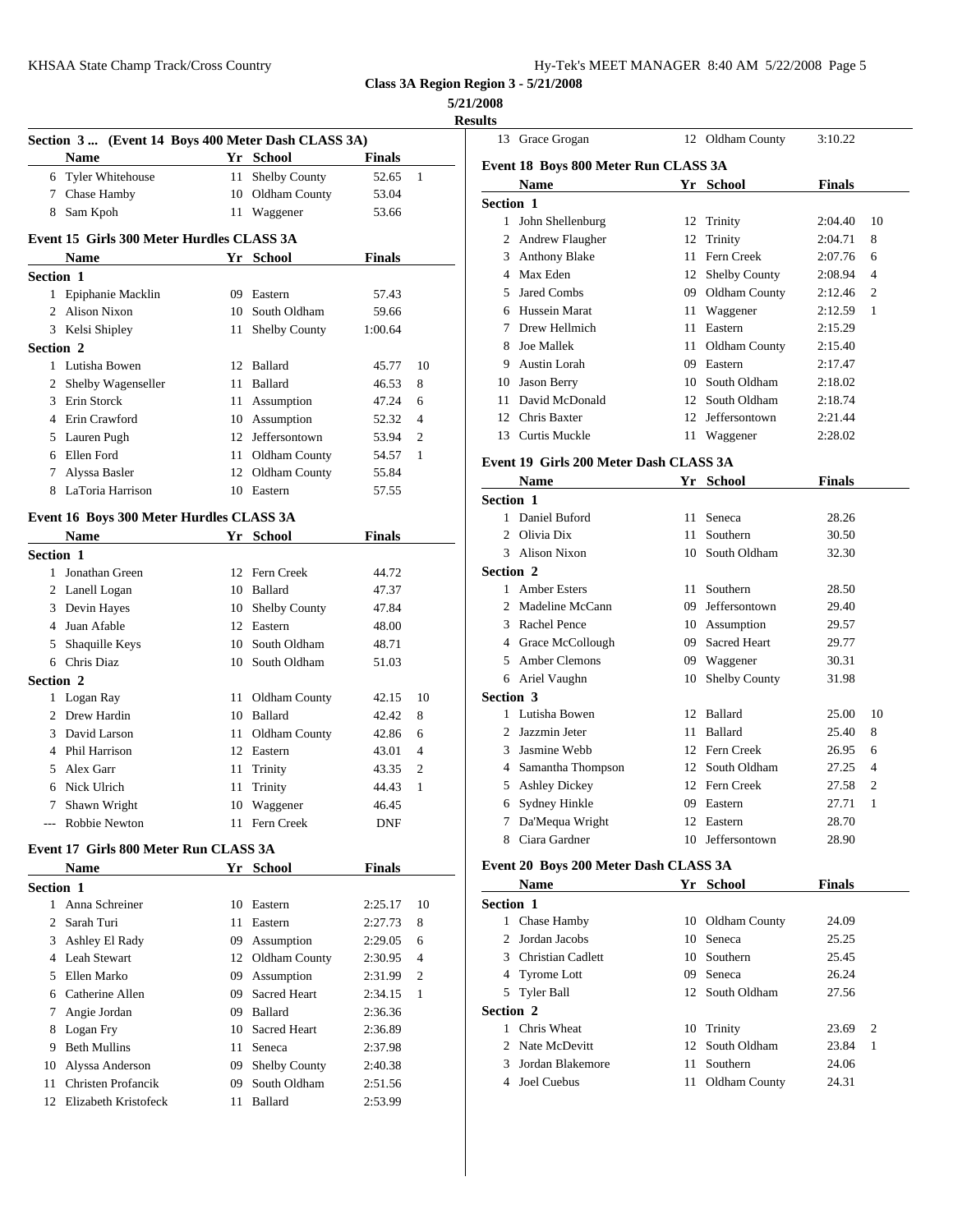**5/21/2008 Results**

|                  |                                                    |    |                                          |                      |                     | results    |                  |
|------------------|----------------------------------------------------|----|------------------------------------------|----------------------|---------------------|------------|------------------|
|                  | Section 2  (Event 20 Boys 200 Meter Dash CLASS 3A) |    |                                          |                      |                     |            | 2 South          |
|                  | <b>Name</b>                                        |    | Yr School                                | <b>Finals</b>        |                     |            | $1)$ Me          |
|                  | 5 Rico O'Bannon                                    |    | 11 Shelby County                         | 24.82                |                     |            | 3) Ka            |
| <b>Section 3</b> |                                                    |    |                                          |                      |                     |            | 5) Cy            |
|                  | 1 Jesstin Devoe                                    |    | 12 Waggener                              | 22.75                | 10                  |            | $7)$ Ch          |
|                  | 2 Tim Phillips                                     | 11 | Trinity                                  | 22.81                | 8                   |            | 3 Oldha          |
|                  | 3 Leon Carter                                      |    | 12 Fern Creek                            | 23.25                | 6                   |            | 1) Ha            |
|                  | 4 Ray Keith                                        |    | 12 Eastern                               | 23.42                | $\overline{4}$      |            | 3) Ell           |
|                  | 5 Bradley Stigall                                  |    | 12 Jeffersontown                         | 23.91                |                     |            | 5) Lea<br>7) Ka  |
| 6                | James Tilford                                      |    | 12 Waggener                              | 23.96                |                     |            | 4 Assur          |
|                  | 7 Giovanni Sanders                                 |    | 12 Jeffersontown                         | 24.49                |                     |            | $1)$ Eri         |
|                  | Event 21 Girls 3200 Meter Run CLASS 3A             |    |                                          |                      |                     |            | 3) Oli           |
|                  | Name                                               |    | Yr School                                | <b>Finals</b>        |                     |            | 5) Ell           |
| Section 1        |                                                    |    |                                          |                      |                     | 5          | Shelb            |
|                  | 1 Emma Brink                                       | 09 | Sacred Heart                             | 11:19.60             | 10                  |            | $1)$ Le          |
|                  | 2 Emme McAtee                                      |    | 11 Sacred Heart                          | 11:22.51             | 8                   |            | 3) An            |
|                  | 3 Sara Davis                                       |    |                                          |                      |                     |            | 5) Eli           |
|                  | 4 Tori Mayfield                                    |    | 10 Assumption<br>10 Eastern              | 11:52.43<br>11:56.05 | 6<br>$\overline{4}$ |            | $7)$ Bre         |
|                  | 5 Kacie Niemann                                    | 11 | South Oldham                             |                      | 2                   |            | 6 Ballar         |
|                  |                                                    |    |                                          | 12:05.31             |                     |            | $1)$ Jas         |
|                  | 6 Amy Stamon<br>7 Annie Barry                      |    | 11 Assumption<br>11 Oldham County        | 12:09.62             | 1                   |            | 3) To:           |
|                  | 8 Morgan Nieto                                     |    | 10 South Oldham                          | 12:11.33             |                     |            | 5) Sh            |
|                  | Taylor Webb                                        |    |                                          | 13:39.78             |                     |            | 7) Sho           |
| 9                |                                                    | 07 | <b>Shelby County</b><br>07 Shelby County | 13:54.30             |                     | 7          | Sacre            |
|                  | 10 Kaitlyn Eyle                                    |    |                                          | 14:12.79             |                     |            | 1) Lo            |
|                  | Event 22 Boys 3200 Meter Run CLASS 3A              |    |                                          |                      |                     |            | $3)$ Jul         |
|                  | <b>Name</b>                                        |    | Yr School                                | <b>Finals</b>        |                     |            | 5) Hil<br>7) En  |
| Section 1        |                                                    |    |                                          |                      |                     |            | 8 Fern           |
|                  | 1 Stacey Eden                                      |    | 10 Shelby County                         | 9:45.02              | 10                  |            | 1) An            |
|                  | 2 Eddie Griffin                                    |    | 12 Fern Creek                            | 9:46.33              | 8                   |            | $3)$ Joa         |
|                  | 3 Keith Albrektson                                 |    | 12 Trinity                               | 9:46.50              | 6                   |            | 5) Asl           |
|                  | 4 Jacob Law                                        |    | 11 South Oldham                          | 9:53.92              | $\overline{4}$      |            | 7) Ma            |
|                  | 5 Brian Hancock                                    |    | 11 Trinity                               | 10:14.40             | 2                   |            |                  |
|                  | 6 JJ Depasco                                       |    | 10 Shelby County                         | 10:44.16             | 1                   | Event 24 B |                  |
| $7^{\circ}$      | <b>Jeff Law</b>                                    | 09 | South Oldham                             | 10:47.87             |                     |            | Tean             |
| 8                | <b>Russell Johnson</b>                             |    | 12 Eastern                               | 10:57.19             |                     | Section 1  |                  |
| 9                | Greg Smithson                                      | 11 | Eastern                                  | 11:02.46             |                     |            | 1 South          |
|                  | 10 Chris Barrett                                   |    | 10 Southern                              | 11:03.23             |                     |            | 1) Sa            |
| 11               | Tyler Ingram                                       |    | 10 Oldham County                         | 12:22.46             |                     |            | 3) Ca            |
|                  | 12 Ryan Riopell                                    |    | 09 Oldham County                         | 12:56.56             |                     |            | 5) Ev<br>$7)$ Ch |
| 13               | <b>Taylor Hass</b>                                 |    | 09 Seneca                                | 14:54.25             |                     |            | 2 Senec          |
|                  | 14 Matthew Unclebach                               |    | 09 Seneca                                | 14:54.46             |                     |            | 1) Ph            |
|                  | Event 23 Girls 4x400 Meter Relay CLASS 3A          |    |                                          |                      |                     |            | 3) Aa            |
|                  | <b>Team</b>                                        |    |                                          | <b>Finals</b>        |                     |            | 5) Aa            |
|                  |                                                    |    | <b>Relay</b>                             |                      |                     | c.         | $\gamma$         |

| 1 саш              | IXCIA V               | т шаіз  |    |           |
|--------------------|-----------------------|---------|----|-----------|
| <b>Section 1</b>   |                       |         |    | Section 2 |
| Eastern            |                       | 4:17.31 | 10 | Trinit    |
| 1) Joy Finner 10   | 2) Anna Schreiner 10  |         |    | 1) An     |
| 3) Sarah Turi 11   | 4) Keniya Love 10     |         |    | $3)$ Ale  |
| 5) Tanay Lawson 10 | 6) Morgan Frierson 12 |         |    | $5)$ Joh  |
| 7) Devan James 11  | 8) Da'Mequa Wright 12 |         |    | $7)$ An   |
|                    |                       |         |    |           |

| 2 | South Oldham             |                          | 4:17.93 | 8 |
|---|--------------------------|--------------------------|---------|---|
|   | 1) Mercedes Hartman 10   | 2) Jessie Murner 09      |         |   |
|   | 3) Kacie Niemann 11      | 4) Hannah Ellis 09       |         |   |
|   | 5) Cyndi Cease 11        | 6) Jenna Marchese 09     |         |   |
|   | 7) Christen Profancik 09 | 8) Katie Taylor 10       |         |   |
|   | 3 Oldham County          |                          | 4:18.84 | 6 |
|   | 1) Hadiya Jones 10       | 2) Kelly Tisdale 10      |         |   |
|   | 3) Ellen Ford 11         | 4) Amelia Orwick 10      |         |   |
|   | 5) Leah Stewart 12       | 6) Remsing King 11       |         |   |
|   | 7) Kathryn Moore 12      | 8) Grace Grogan 12       |         |   |
|   | 4 Assumption             |                          | 4:24.04 | 4 |
|   | 1) Erin Storck 11        | 2) Ade Ighodaro 12       |         |   |
|   | 3) Olivia Wrocklage 09   | 4) Bethany Schweiger 09  |         |   |
|   | 5) Ellen Marko 09        | 6) Katherine Blanford 11 |         |   |
| 5 | Shelby County            |                          | 4:26.97 | 2 |
|   | 1) Leeara Cardwell 08    | 2) Shera Clark 12        |         |   |
|   | 3) Amanda Williamson 11  | 4) Janese Thomas 08      |         |   |
|   | 5) Elizabeth Plante 10   | 6) Jasmine Brooks 08     |         |   |
|   | 7) Breanna Smith 09      | 8) Ariel Vaughn 10       |         |   |
|   | 6 Ballard                |                          | 4:32.50 | 1 |
|   | 1) Jasmine Taylor 11     | 2) Hillary Clay 10       |         |   |
|   | 3) Tonisha Delorch 12    | 4) Tanaka White 12       |         |   |
|   | 5) Shene Quick 10        | 6) Lutisha Bowen 12      |         |   |
|   | 7) Shelby Wagenseller 11 | 8) Jazzmin Jeter 11      |         |   |
| 7 | <b>Sacred Heart</b>      |                          | 4:35.76 |   |
|   | 1) Logan Fry 10          | 2) Ashley Potts 12       |         |   |
|   | 3) Julia Means 10        | 4) Vanessa Triplett 09   |         |   |
|   | 5) Hilary Weikel 09      | 6) Hannah Murphy 09      |         |   |
|   | 7) Emma Brink 09         | 8) Catherine Allen 09    |         |   |
|   | 8 Fern Creek             |                          | 4:43.75 |   |
|   | 1) Anna Blake 10         | 2) Cierra Brown 11       |         |   |
|   | 3) Joanna Fraser 12      | 4) Shanice Lee 09        |         |   |
|   | 5) Ashley Dickey 12      | 6) Emily Walls 09        |         |   |
|   | 7) Mary Collins 11       |                          |         |   |
|   |                          |                          |         |   |

## **Event 24 Boys 4x400 Meter Relay CLASS 3A**

|                  | Team                    | Relay                  | <b>Finals</b> |    |
|------------------|-------------------------|------------------------|---------------|----|
| Section 1        |                         |                        |               |    |
| 1                | Southern                |                        | 3:49.79       |    |
|                  | 1) Sam Anderson 11      | 2) Jordan Blakemore 11 |               |    |
|                  | 3) Calvin Ferguson 11   | 4) Rob Noe 12          |               |    |
|                  | 5) Evan Decker 10       | 6) Donnie Bonner 09    |               |    |
|                  | 7) Christian Cadlett 10 | 8) DJ Jones 11         |               |    |
| $\mathcal{L}$    | Seneca                  |                        | 4:05.60       |    |
|                  | 1) Phillip Conrad 09    | 2) Evan Landherr 12    |               |    |
|                  | 3) Aaron Nance 10       | 4) Robbie Monroe 09    |               |    |
|                  | 5) Aaron Johnson 09     |                        |               |    |
| <b>Section 2</b> |                         |                        |               |    |
|                  | Trinity                 |                        | 3:27.08       | 10 |
|                  | 1) Anthony Kelley 12    | 2) Dustin Bollinger 11 |               |    |
|                  | 3) Alex Garr 11         | 4) Scott Radcliff 11   |               |    |
|                  | 5) John King 12         | 6) Alex Dadds 11       |               |    |
|                  | 7) Andrew Flaugher 12   | 8) Nick Ulrich 11      |               |    |